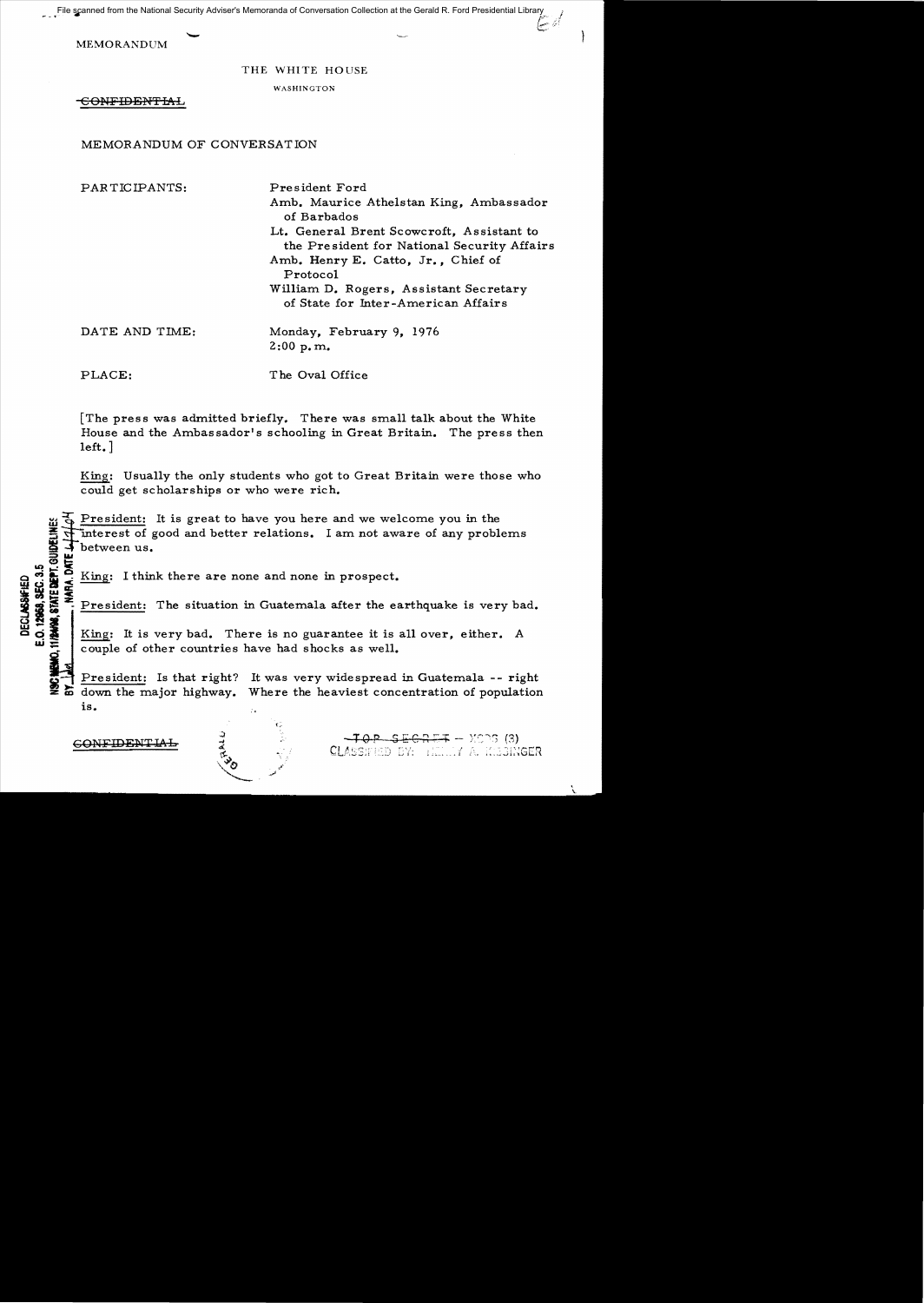## - - -CONF~TfA-k. 2.

King: Any results from the campaign yesterday?

President: I don't know. It was cool, but not really very sharp.

We look forward to working with you.

CONFIDENTIAL